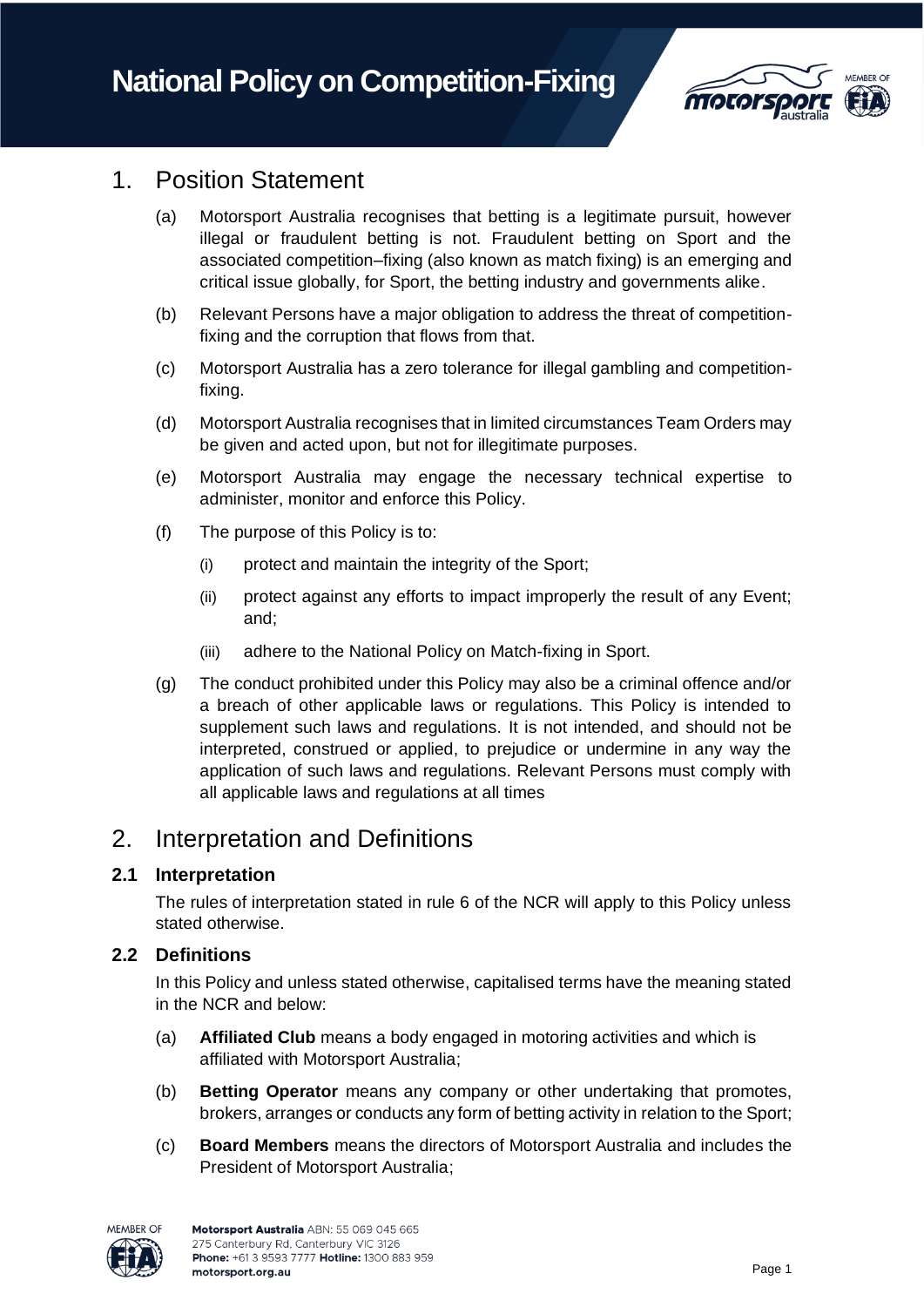

- (d) **CEO** means the chief executive officer of Motorsport Australia;
- (e) **Code of Conduct** means the code of conduct attached as schedule 1 to this Policy;
- (f) **Commercial Partnership** means a partnership, agreement, arrangement or understanding;
- (g) **Event** has the meaning given to that term in the NCR;
- (h) **Inside Information** means any information relating to any Event that a Relevant Person possesses by virtue of his or position within the Sport. Such information includes, but is not limited to, factual information regarding the Participants in the Event, tactical considerations or any other aspect of the Event but does not include such information that is:
	- (i) already published or a matter of public record;
	- (ii) readily acquired by an interested member of the public; or
	- (iii) disclosed according to the rules and regulations governing the relevant Event;
- (i) **Motorsport Australia** means the Confederation of Australian Motor Sport Ltd. trading as Motorsport Australia;
- (j) **National Policy on Match-fixing in Sport** means the policy endorsed, on 10 June 2011, by all Australian sports ministers on behalf of their governments, with the aim of protecting the integrity of Australian sport, as may be amended from time to time;
- (k) **NCR** means the 'National Competition Rules' as published by Motorsport Australia and as may be amended from time to time;
- (l) **Official** has the meaning given to that term in the NCR. The term also includes any officials working at an Event expressly appointed by the Event organiser, or by Motorsport Australia, and whether those officials are licensed by Motorsport Australia or otherwise;
- (m) **Participant** means a competitor, driver, co-driver, crew member, navigator or other person who participates in an Event;
- (n) **Policy** means this 'Motorsport Australia National Policy on Competition-Fixing' as amended from time to time;
- (o) **President** means the President of Motorsport Australia;
- (p) **Relevant Person** means any of the following:
	- (i) Motorsport Australia licensed Participants, Officials, team managers, crew members and pit crew, directors, category managers, Event promoters and Event organisers (including those affiliated with or permitted by Motorsport Australia);
	- (ii) employees, contractors and others who work directly for Motorsport Australia and its related entities;

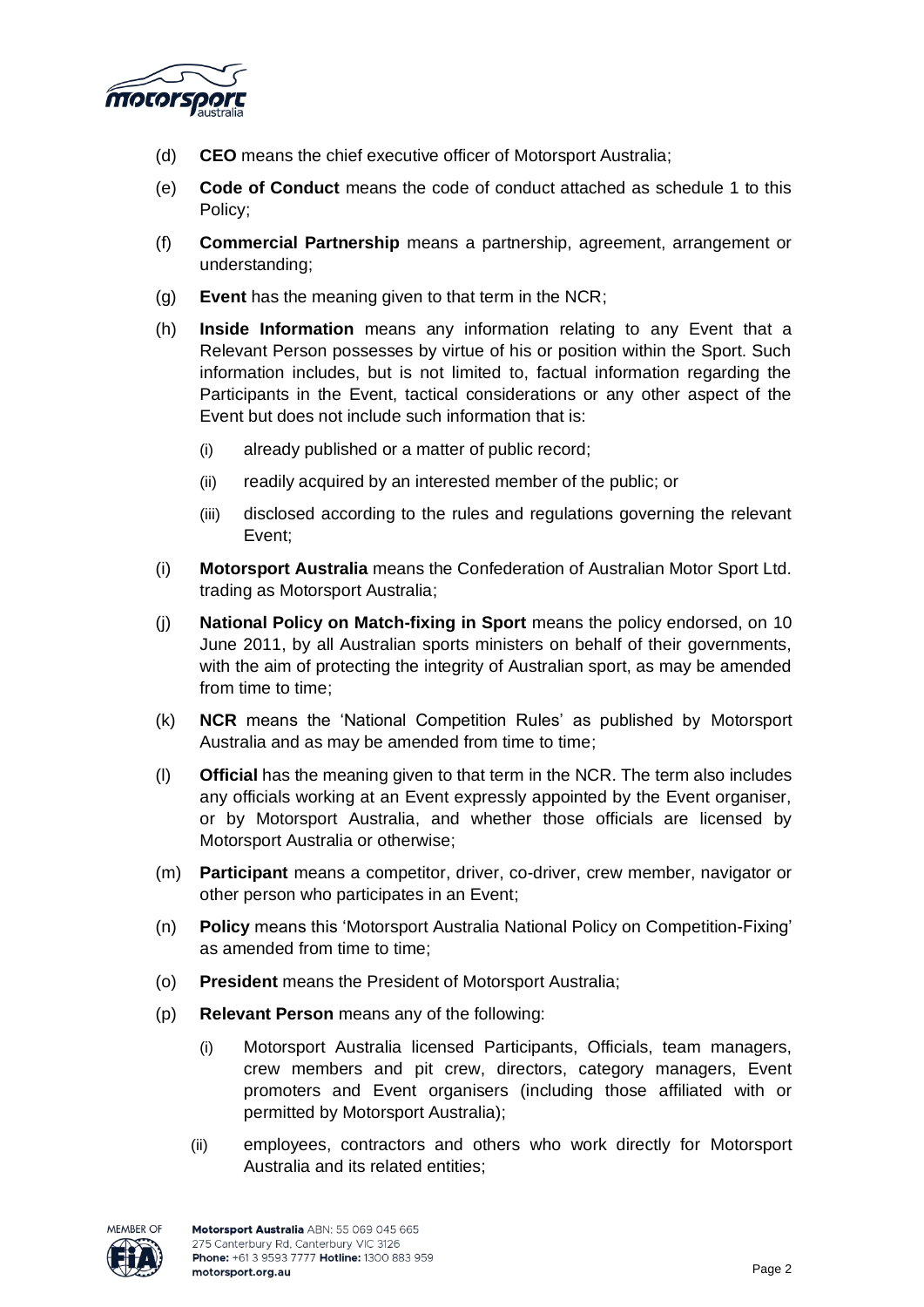

- (iii) Affiliated Clubs;
- (iv) Teams;
- (v) Board Members, commissions, councils, committees, working groups and panels;
- (vi) persons who hold governance positions within Motorsport Australia, its related entities and its Affiliated Clubs;
- (vii) any individual or organisation nominated by Motorsport Australia to who this Policy applies; and
- (viii) any other person involved in the organisation administration or promotion of Motorsport Australia, whose involvement in gambling would bring Motorsport Australia into disrepute;
- (p) **Sport** means motorsport;
- (q) **Team** means any pit crew, staff, manager, Participant, director or member of a team competing in an Event;
- (r) **Team Order** has the meaning given to that term in clause 3.5 of the Code of Conduct.

# 3. Application and Scope of Policy

### **3.1 Application**

This Policy is made by Motorsport Australia and is binding on all Relevant Persons. It may be amended from time to time by Motorsport Australia.

### **3.2 Scope**

By virtue of their ongoing membership, holding of a Motorsport Australia licence, participating in an Event, employment or other contractual relationship with Motorsport Australia, Participants are automatically bound by this Policy and required to comply with all of its provisions.

### **3.3 Delegation**

Motorsport Australia may, in its sole discretion, delegate any or all of its powers under this Policy, including but not limited to the power to adopt, apply and monitor this Policy.

### **3.4 Code of Conduct**

All Relevant Persons must comply with the Code of Conduct.

## 4. Prohibited Conduct

- (a) A Relevant Person must not directly or indirectly, alone or in conjunction with another or others, breach this Policy.
- (b) Any attempt or any agreement to act in a manner that may be likely to culminate in a breach of this Policy shall be treated as if the relevant breach had occurred,

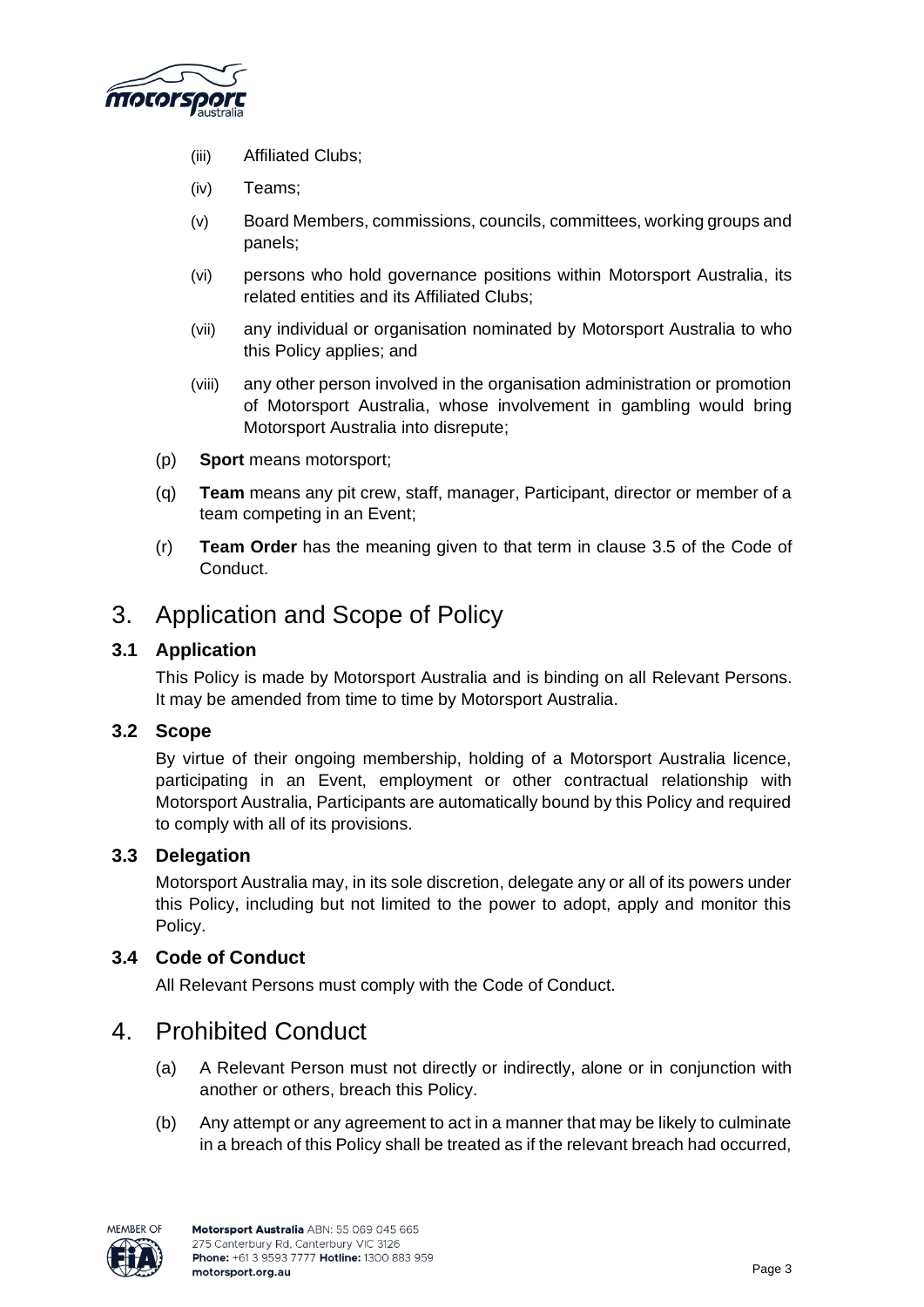

whether or not the breach actually occurred as a result of the attempt or agreement to act.

- (c) If a Relevant Person knowingly assists or is a party to 'covering up' a breach of this Policy, that Relevant Person will be treated as having engaged in the breach personally.
- (d) Nothing in this clause 4 prevents Motorsport Australia from taking any other action, including but not limited to enforcing any other Motorsport Australia rules and regulations or referring any breach of this Policy to a relevant law enforcement agency.

# 5. Reporting Process

- (a) A Relevant Person must promptly notify the CEO if they:
	- (i) are interviewed as a suspect, charged, or arrested by police in respect of conduct that would amount to an allegation of a breach of this Policy;
	- (ii) are approached by another person to engage in conduct that is in breach of this Policy;
	- (iii) know or reasonably suspect that another person has engaged in conduct, or been approached to engage in conduct that is a breach of this Policy; or
	- (iv) have received, or are aware or reasonably suspect that another person has received, actual or implied threats of any nature in relation to past or proposed conduct that is a breach of this Policy.
- (b) If a Relevant Person wishes to report the CEO for involvement in conduct that is in breach of this Policy, the Relevant Person to which this clause 5 applies may report the conduct to the President.
- (c) Notification by a Relevant Person under this clause 4 can be made verbally or in writing in the discretion of the Relevant Person and may be made confidentially if there is a genuine concern of reprisal. However, the CEO (or the President as the case may be) must record the fact of the reporting of a breach of this Policy and particulars of the alleged breach of this Policy in writing within 48 hours of the report from the Relevant Person for presentation to the CEO (or the President as the case may be).
- (d) Any report by a Relevant Person under this clause 5 will be dealt with confidentially by Motorsport Australia unless disclosure is otherwise required or permitted under this Policy, by law, or if the allegation of the breach of this Policy is already in the public domain.
- (e) A Relevant Person has a continuing obligation to report any new knowledge or suspicion regarding any conduct that may amount to a breach of this Policy, even if the Relevant Person's prior knowledge or suspicion has already been reported.

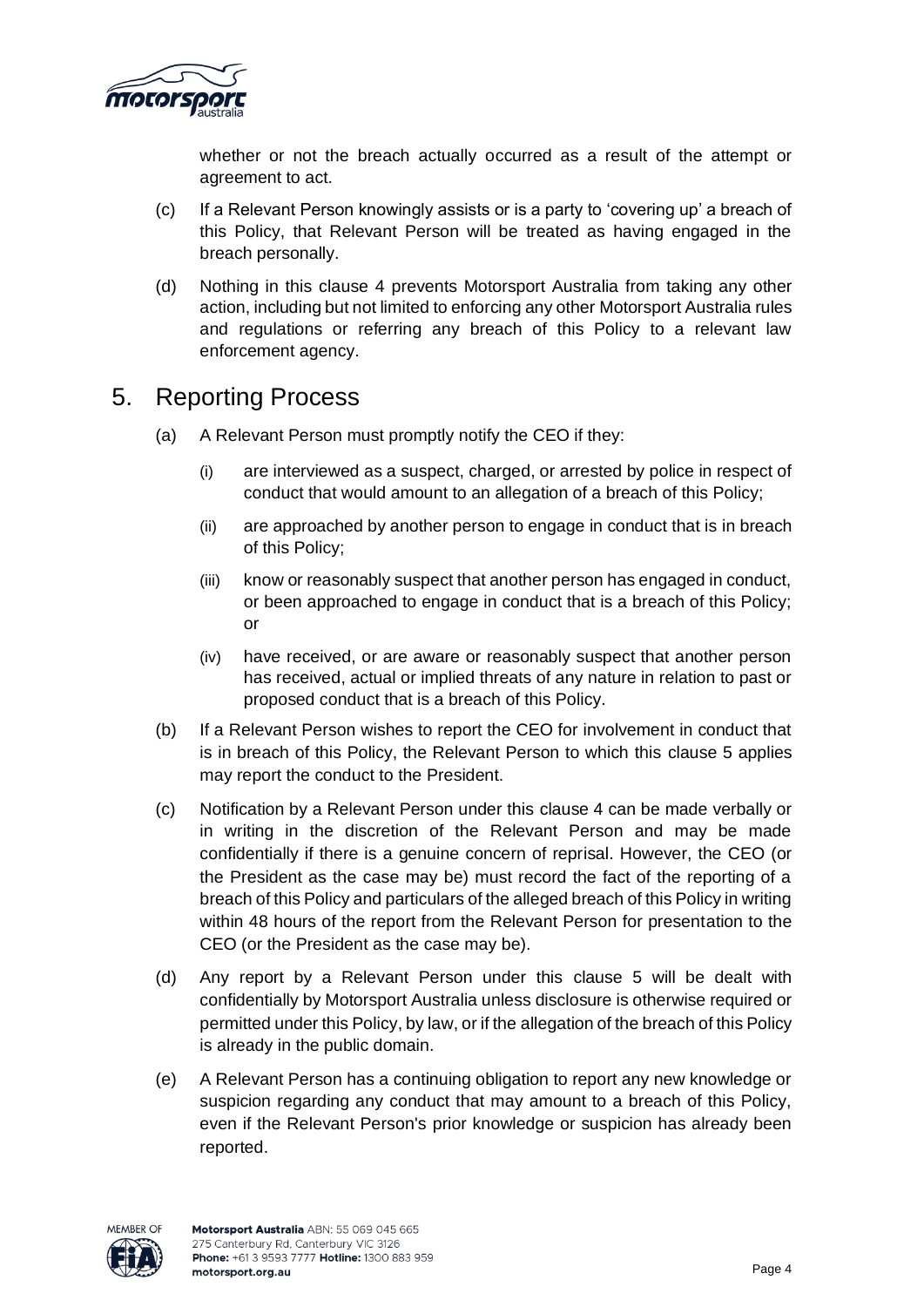

# 6. Breaches of Policy

Any breach of this Policy (except for clause 7) will be considered to be a breach of the NCR. Relevant Persons may be subject to investigation by Motorsport Australia or the imposition of a penalty in accordance with the NCR, by Motorsport Australia or its judicial bodies.

## 7. Education

- (a) Relevant Persons identified by Motorsport Australia must be provided with appropriate education and training programs as directed by Motorsport Australia from time to time in relation to competition-fixing. Any such education and training by Motorsport Australia to those persons must:
	- (i) make reference to this Policy; and
	- (ii) where provided online, include a web link to this Policy.
- (b) Where a Relevant Person identified under clause 7(a) is an employee of Motorsport Australia (whether paid or voluntary), that Relevant Person must undertake Motorsport Australia's education program in relation to competitionfixing as part of their induction within two months of commencing employment with Motorsport Australia.

### 8. General

The Policy Manager is the Motorsport Australia Integrity Officer to whom any questions in relation to this Policy should be directed.

| <b>Policy Creation Date</b> | 26 June, 2015     |
|-----------------------------|-------------------|
| <b>Policy Review Date</b>   | 18 December, 2019 |
| <b>Policy Review Date</b>   | November, 2021    |
| <b>Policy Review Date</b>   |                   |
|                             |                   |

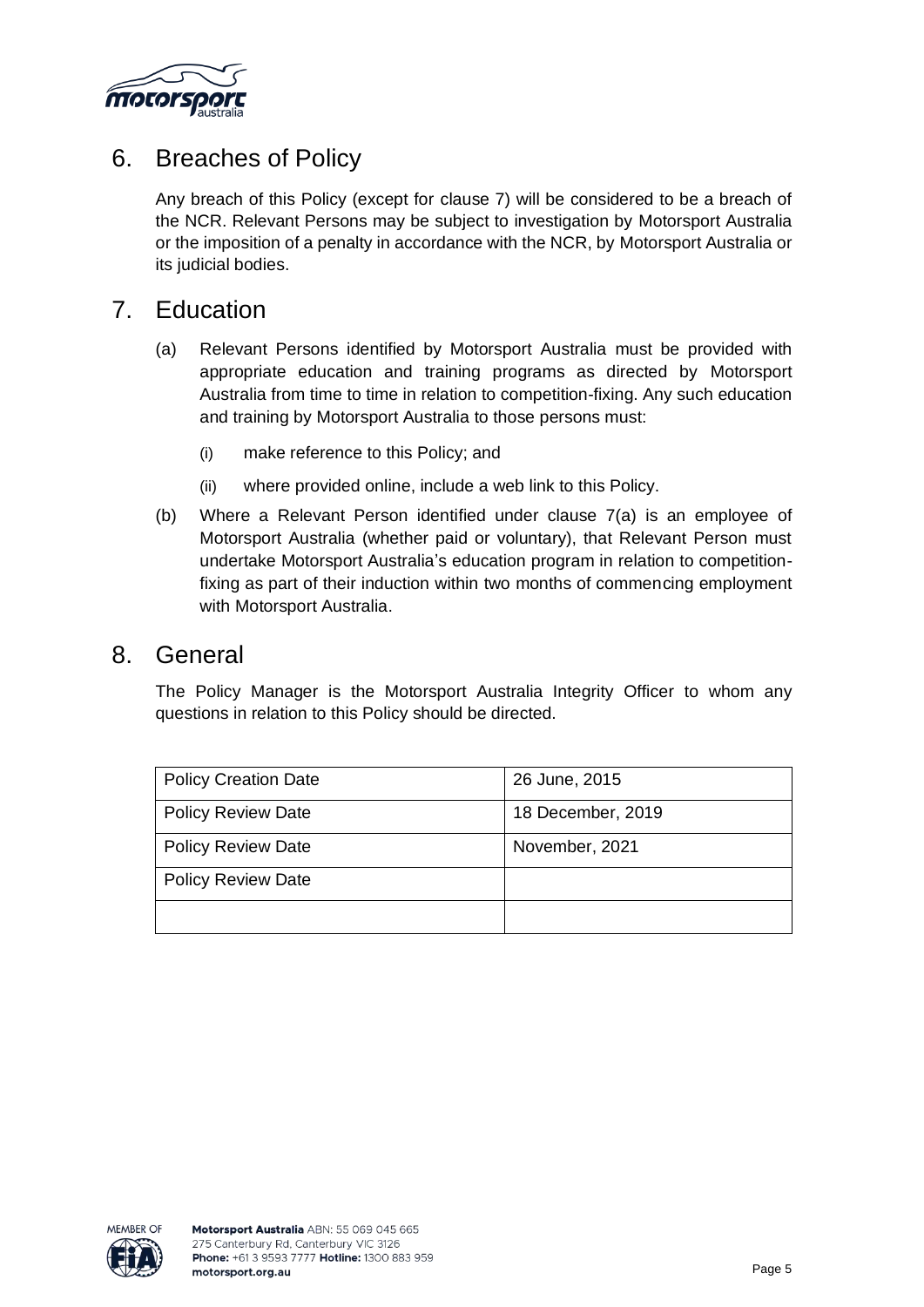

# **Schedule 1 – Code of Conduct**

## 1. Preamble

- (a) Motorsport Australia recognises that betting is a legitimate pursuit, however illegal or fraudulent betting is not. Fraudulent betting on Sport and the associated competition–fixing (also known as match-fixing) is an emerging and critical issue globally, for Sport, the betting industry and governments alike.
- (b) Motorsport Australia and its Affiliated Clubs have a major obligation to address the threat of competition-fixing and the corruption that flows from that.
- (c) Motorsport Australia and its Affiliated Clubs have a zero tolerance for illegal gambling and competition-fixing.
- (d) Motorsport Australia has developed a national policy on competition-fixing (Policy) to:
	- (i) protect and maintain the integrity of the Sport;
	- (ii) protect against any efforts to impact improperly the result of any Event; and
	- (iii) adhere to the National Policy on Match-fixing in Sport.
- (e) This code of conduct forms a part of the Policy. A complete copy of the Policy can be obtained from Motorsport Australia and is available on the Motorsport Australia website. Motorsport Australia may engage necessary technical expertise to administer, monitor and enforce this Policy.

## 2. Application

The Policy, as amended from time to time, includes a defined list of Relevant Persons to whom this code of conduct applies. In this code of conduct, a reference to you means a reference to a Relevant Person. Defined and capitalised terms used in this code of conduct have the meaning given to those terms in the Policy unless stated otherwise.

# 3. Principles and Rules of Behaviour

This code of conduct sets out Motorsport Australia's guiding principles and rules for all Relevant Persons on the issues surrounding the integrity of Sport and betting.

### **3.1 Guiding principles**

- (a) Be smart: know the rules.
- (b) Be safe: never bet on your Sport.
- (c) Be careful: never share sensitive information.
- (d) Be clean: never fix an Event.
- (e) Be open: tell someone if you are approached.

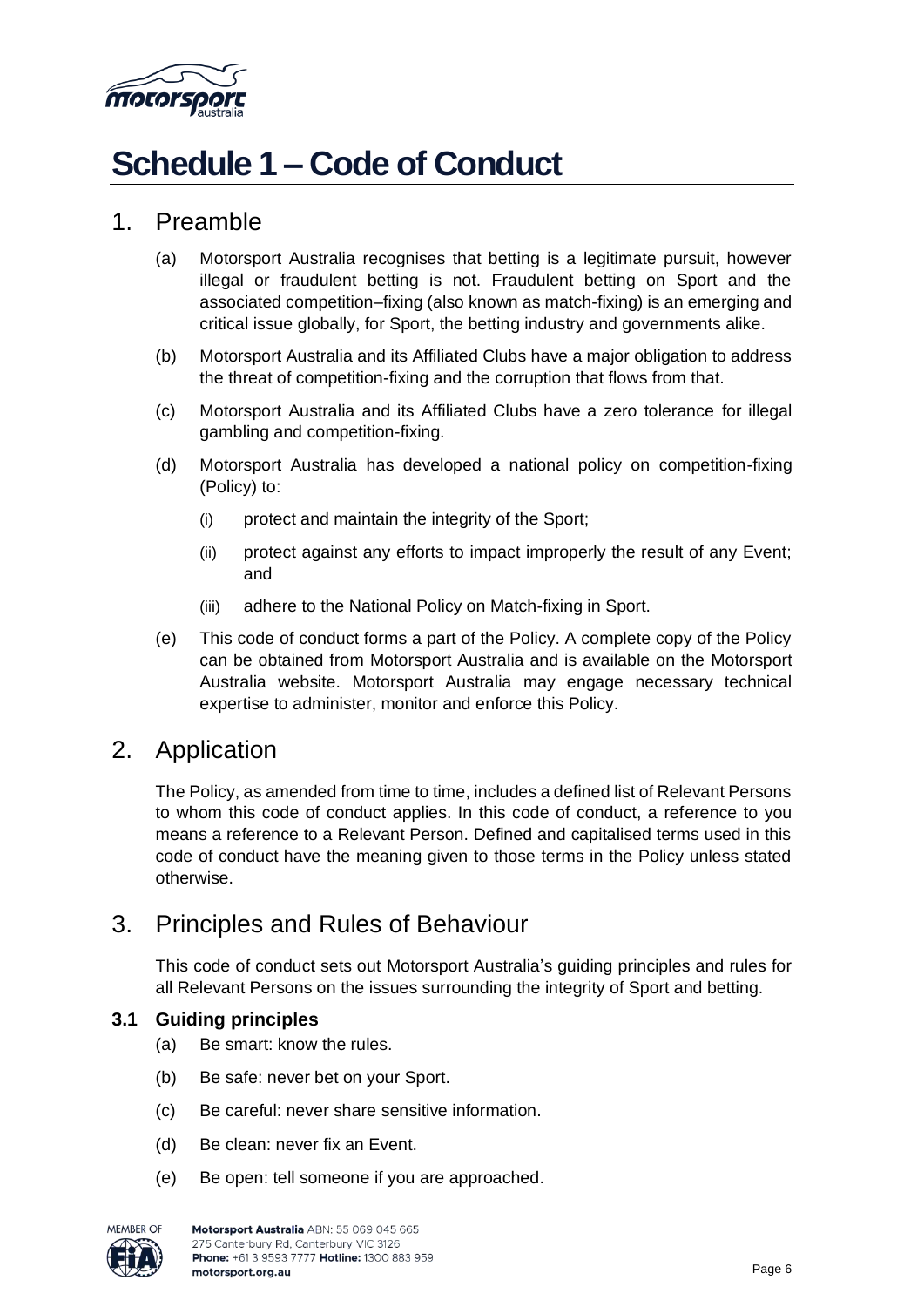

### **3.2 Be smart: know the rules**

- (a) Find out the Sport's rules, including those in relation to betting integrity prior to each season, so that you are aware of the Sport's most recent position regarding betting.
- (b) If you break the rules, you will be caught and risk severe punishments including a potential lifetime ban from your Sport, and even being subject to a criminal investigation and prosecution.

#### **3.3 Be safe: never bet on your Sport**

- (a) As a competitor, you must never bet on yourself or your opponents in an Event. As an Official or other Relevant Person you must never bet on any competitor, occurrence or outcome in an Event in which you are involved. If you bet on any aspect of an Event in which you are involved, you, your opponent, the competitor or the Sport risk being severely sanctioned.
- (b) You must never:
	- (i) bet or gamble on your own Events or any other Events in which you are involved, including betting on yourself or others to win, lose or draw as well as any of the different spot bets (such as fastest lap, most valuable participant, et cetera);
	- (ii) instruct, encourage or facilitate any other party to bet on an Event in which they are participating;
	- (iii) ensure the occurrence of a particular incident which is the subject of a bet and for which you expect to receive or have received any reward; and
	- (iv) give or receive any gift, payment or other benefit in circumstances that might reasonably be expected to bring you, Motorsport Australia or the Sport into disrepute.

### **3.4 Be careful: never share sensitive information**

- (a) You will have access to information that is not available to the general public on an Event. This is considered sensitive, privileged or inside information. This information could be sought by people who would then use that knowledge to secure an unfair advantage to make a financial gain.
- (b) There is nothing wrong with you having sensitive information; it is what you do with it that matters.
- (c) You must not discuss important information with anyone outside of your Team with or without reward where you might reasonably be expected to know that its disclosure could be used in relation to betting.
- (d) You must not provide inside information that is considered to be information not publicly known (such as team or its members configuration (including, without limitation, the Team's actual or likely composition, the form of individual participants or tactics)) other than in connection with bona fide media interviews and commitment.

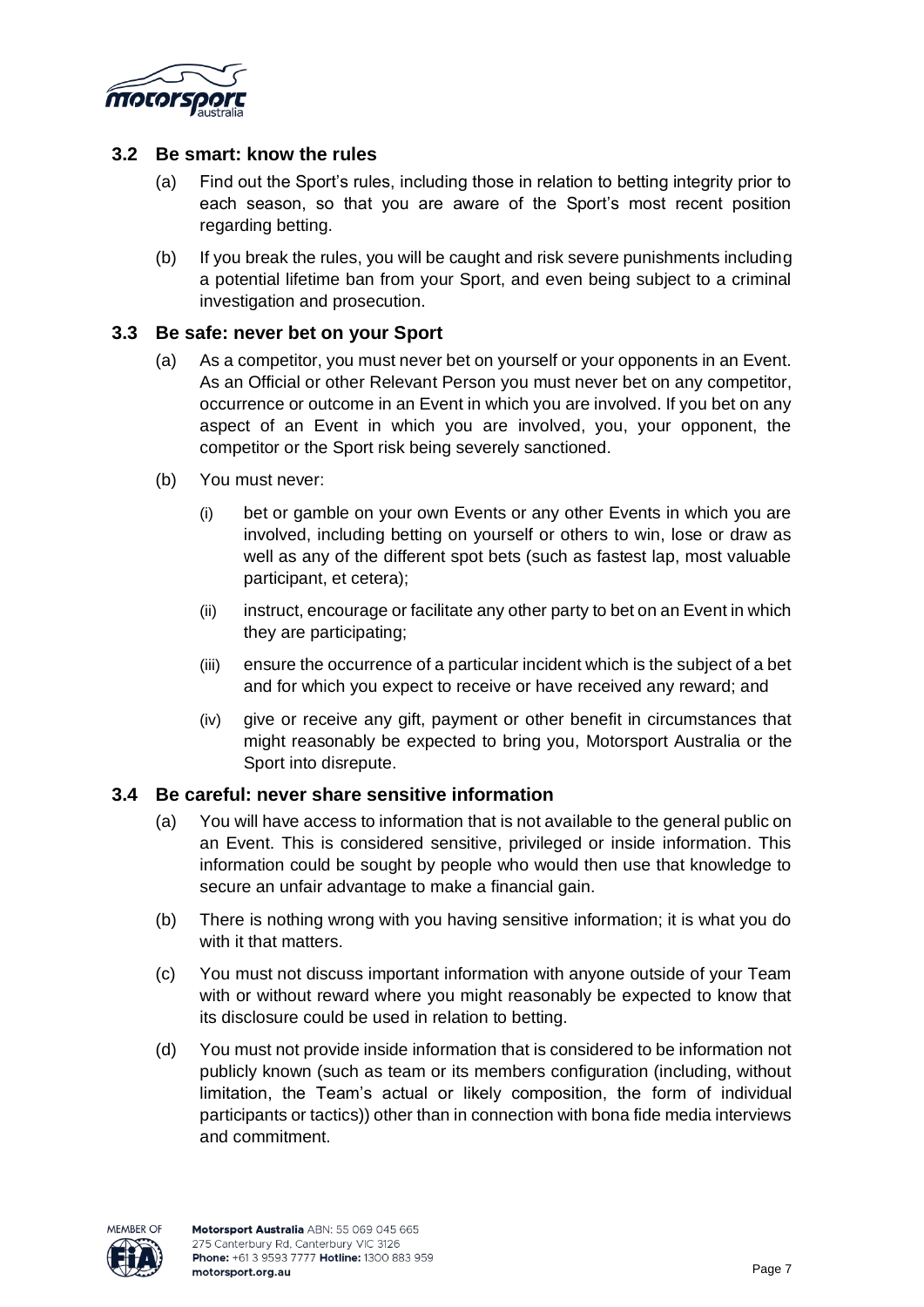

### **3.5 Be clean: never fix an event**

### **General**

- (a) Except to the extent that Team Orders are given in accordance with this clause 3.5, you must
	- (i) participate fairly, honestly and never fix an Event or part of an Event; and,
	- (ii) not make any attempt to adversely influence the natural course of an Event, or part of an Event.
- (b) Sporting contests must always be an honest test of skill and ability and the results must remain uncertain.
- (c) Except where Team Orders are given in accordance with this clause 3.5, fixing an Event, or part of an Event goes against the rules and ethics of the Sport and when caught, you may receive a penalty including but not limited to a fine, suspension, lifetime ban from the Sport, and/or even a criminal prosecution.
- (d) Do not put yourself at risk. Save where Team Orders are given or received, you:
	- (i) should always perform to the best of your ability;
	- (ii) must never accept to fix an Event. Say no immediately. Do not let yourself be manipulated—unscrupulous individuals might try to develop a relationship with you built on favours or fears that they will then try to exploit for their benefit in possibly fixing an Event. This can include the offer of gifts, money and support;
	- (iii) should seek treatment for addictions and avoid running up debts as this may be a trigger for unscrupulous individuals to target you to fix Events. Get help before things get out of control;
	- (iv) must not deliberately underperform or 'tank' as part of an arrangement relating to betting on the outcome of any contingency within an Event;
	- (v) must not deliberately fix, or exerting any undue influence on, any occurrence within any Event as part of an arrangement relating to betting on the outcome of any contingency within any Event; and
	- (vi) must not induce or encourage others to deliberately underperform as part of an arrangement relating to betting on the outcome of any Event.

### **Team Orders**

- (e) A Team Order is a direction from a Team in an Event to a Participant who is part of that Team to deviate from the practice of maximising their individual performance at an Event (Team Order).
- (f) Where you are a participant in an Event, you are allowed to give or follow a Team Order so long as that order or direction may be reasonably considered to be to the advantage of you, a team member, your team or some other related or strategic party, and, so long as to do so would not otherwise:
	- (i) put you in breach of this code of conduct;